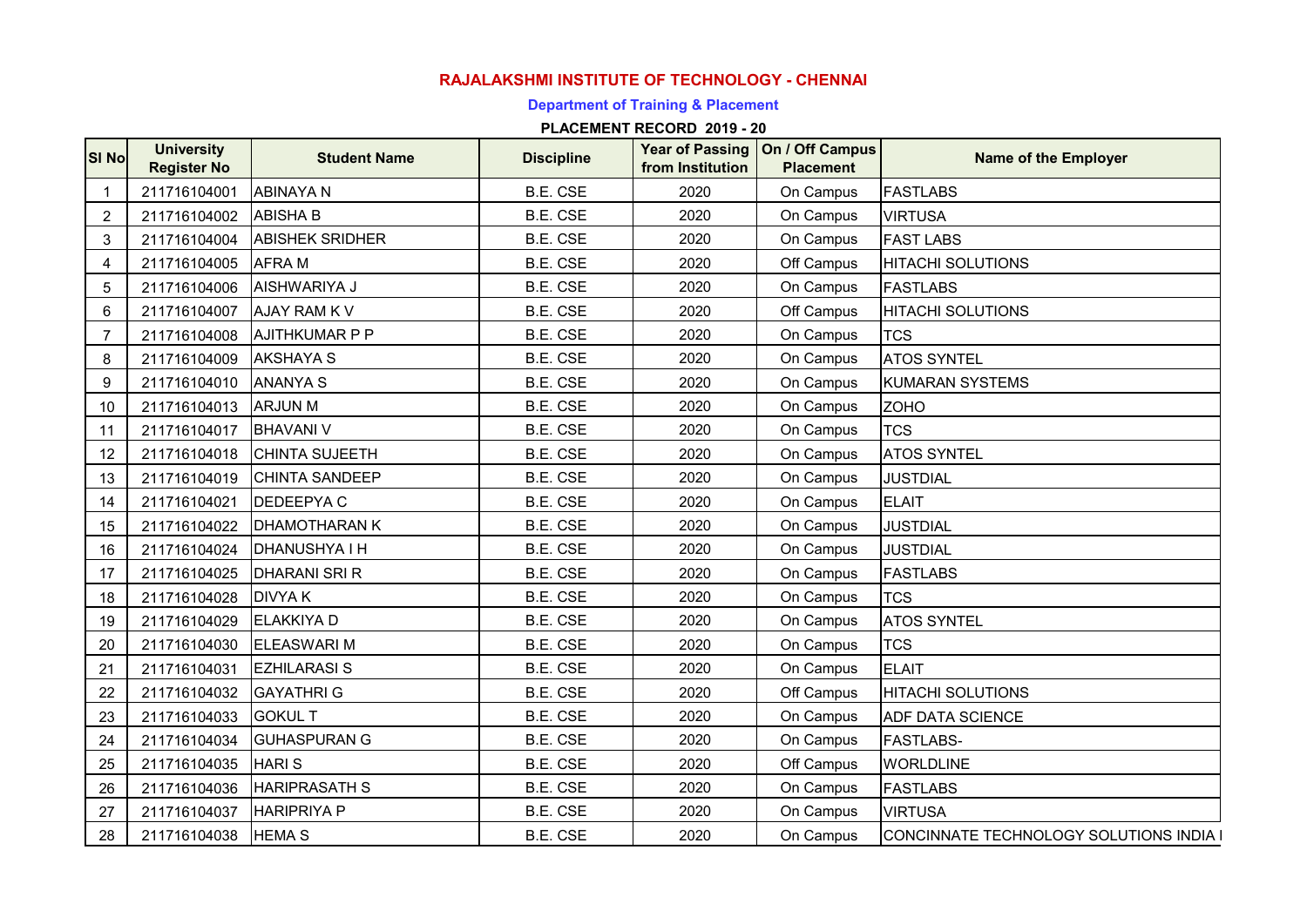| <b>SI No</b> | <b>University</b><br><b>Register No</b> | <b>Student Name</b>          | <b>Discipline</b> | from Institution | Year of Passing   On / Off Campus<br><b>Placement</b> | <b>Name of the Employer</b>                |
|--------------|-----------------------------------------|------------------------------|-------------------|------------------|-------------------------------------------------------|--------------------------------------------|
| 29           | 211716104039                            | <b>HEMAVARSHINI D</b>        | <b>B.E. CSE</b>   | 2020             | On Campus                                             | <b>ELAIT</b>                               |
| 30           | 211716104040                            | <b>ISHWARYA A</b>            | B.E. CSE          | 2020             | On Campus                                             | <b>DIGIENT TECHNOLOGIES</b>                |
| 31           | 211716104041                            | <b>ISHWARYA S</b>            | <b>B.E. CSE</b>   | 2020             | On Campus                                             | <b>VIRTUSA</b>                             |
| 32           | 211716104042                            | <b>JANANI V</b>              | <b>B.E. CSE</b>   | 2020             | On Campus                                             | <b>DIGIENT TECHNOLOGIES</b>                |
| 33           | 211716104043                            | <b>JAYA PRAKASHAN A</b>      | <b>B.E. CSE</b>   | 2020             | On Campus                                             | ORION INDIA SYSTEMS PRIVATE LIMITED        |
| 34           | 211716104044                            | <b>JEBA SINGH P</b>          | <b>B.E. CSE</b>   | 2020             | On Campus                                             | <b>INFOGAIN</b>                            |
| 35           | 211716104045                            | <b>KALAISELVI K</b>          | <b>B.E. CSE</b>   | 2020             | On Campus                                             | <b>TCS</b>                                 |
| 36           | 211716104046                            | <b>KARTHIKRAM N</b>          | <b>B.E. CSE</b>   | 2020             | On Campus                                             | <b>FASTLABS</b>                            |
| 37           | 211716104047                            | <b>KAUSHIK R</b>             | <b>B.E. CSE</b>   | 2020             | On Campus                                             | MR.COOPER                                  |
| 38           | 211716104048                            | <b>KAVYA E</b>               | <b>B.E. CSE</b>   | 2020             | On Campus                                             | <b>TECHMAHINDRA</b>                        |
| 39           | 211716104049                            | <b>KIRUBAKARAN B</b>         | <b>B.E. CSE</b>   | 2020             | On Campus                                             | <b>ADF DATA SCIENCE</b>                    |
| 40           | 211716104050                            | KIRUTHIGA E                  | <b>B.E. CSE</b>   | 2020             | On Campus                                             | <b>SUTHERLAND</b>                          |
| 41           | 211716104051                            | <b>KRISHNAN P</b>            | B.E. CSE          | 2020             | On Campus                                             | <b>L&amp;T INFOTECH</b>                    |
| 42           | 211716104052                            | <b>KRISHNA VISWANATHAN S</b> | <b>B.E. CSE</b>   | 2020             | On Campus                                             | <b>ELAIT</b>                               |
| 43           | 211716104053                            | <b>KRITHIKA G</b>            | <b>B.E. CSE</b>   | 2020             | On Campus                                             | <b>FASTLABS</b>                            |
| 44           | 211716104054                            | MADHANEESWARAN P             | <b>B.E. CSE</b>   | 2020             | On Campus                                             | <b>ATOS SYNTEL</b>                         |
| 45           | 211716104055                            | <b>MADHUMITHA C</b>          | B.E. CSE          | 2020             | On Campus                                             | <b>ELAIT</b>                               |
| 46           | 211716104056                            | <b>MADHUMITHA G</b>          | <b>B.E. CSE</b>   | 2020             | On Campus                                             | <b>ELAIT</b>                               |
| 47           | 211716104057                            | <b>MADHUMITHA R</b>          | <b>B.E. CSE</b>   | 2020             | On Campus                                             | <b>VIRTUSA</b>                             |
| 48           | 211716104058                            | <b>MEGAVARSHINI K S</b>      | B.E. CSE          | 2020             | On Campus                                             | <b>ORION INDIA SYSTEMS PRIVATE LIMITED</b> |
| 49           | 211716104059                            | MUDALIAR KRITIKA RAMESH      | <b>B.E. CSE</b>   | 2020             | On Campus                                             | <b>DIGIENT TECHNOLOGIES</b>                |
| 50           | 211716104062                            | NAVEEN KUMAR K               | B.E. CSE          | 2020             | On Campus                                             | <b>ZOHO</b>                                |
| 51           | 211716104066                            | <b>NITHYA C</b>              | <b>B.E. CSE</b>   | 2020             | On Campus                                             | <b>VIRTUSA</b>                             |
| 52           | 211716104067                            | <b>NIVEDHAN</b>              | <b>B.E. CSE</b>   | 2020             | Off Campus                                            | COGNIZANT TECHNOLOGY SOLUTIONS             |
| 53           | 211716104068                            | <b>NIVETHAR</b>              | <b>B.E. CSE</b>   | 2020             | On Campus                                             | <b>TCS</b>                                 |
| 54           | 211716104069                            | <b>NIVETHAR</b>              | <b>B.E. CSE</b>   | 2020             | On Campus                                             | <b>VIRTUSA</b>                             |
| 55           | 211716104070                            | <b>PAVITHRA A</b>            | <b>B.E. CSE</b>   | 2020             | On Campus                                             | <b>TCS</b>                                 |
| 56           | 211716104071                            | <b>PAVITHRA B</b>            | B.E. CSE          | 2020             | On Campus                                             | <b>SRF PVT.LTD</b>                         |
| 57           | 211716104073                            | POOJA R                      | B.E. CSE          | 2020             | Off Campus                                            | <b>HCL TECHNOLOGIES</b>                    |
| 58           | 211716104074                            | <b>POOJARC</b>               | <b>B.E. CSE</b>   | 2020             | Off Campus                                            | <b>HCL TECHNOLOGIES</b>                    |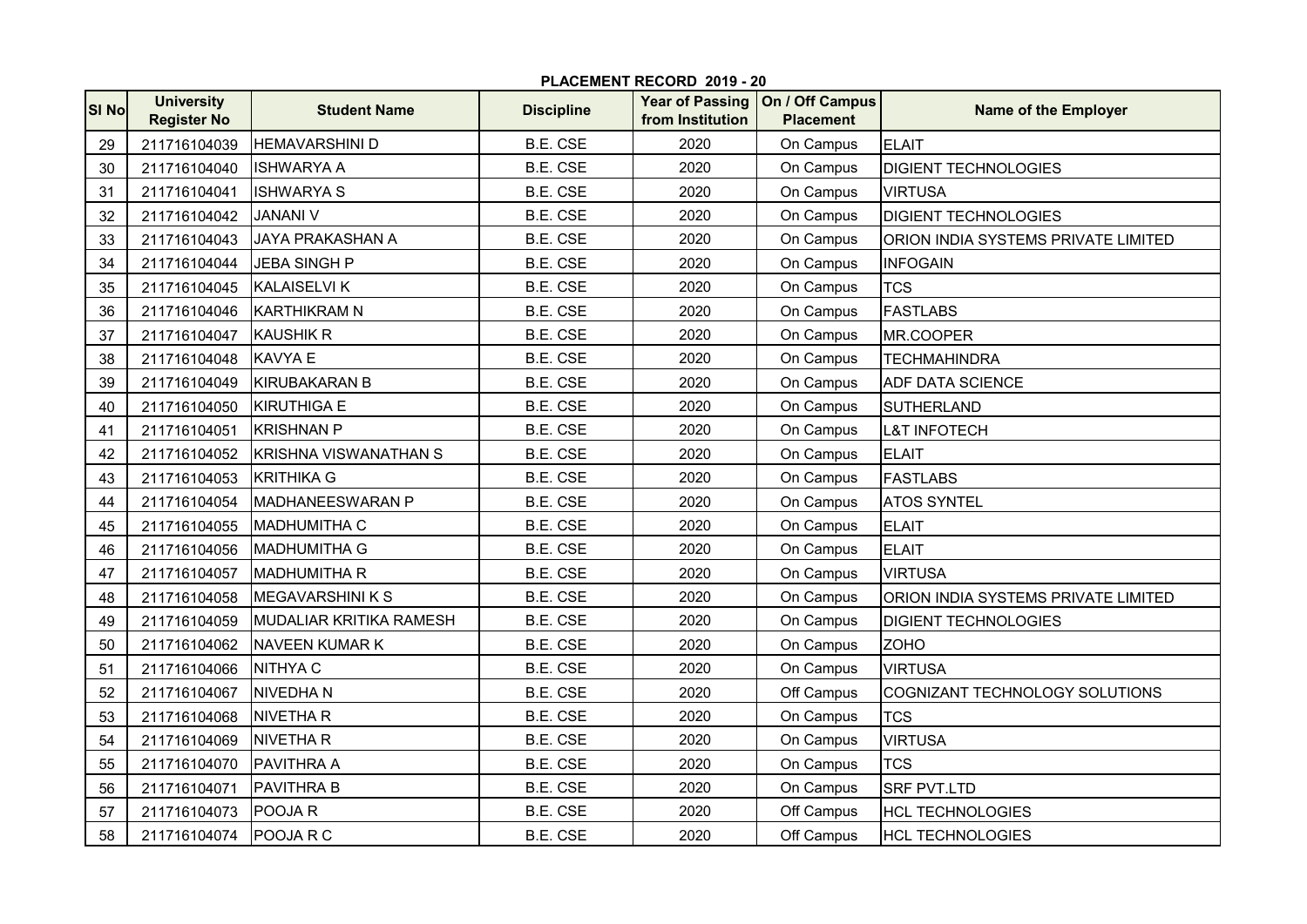|              | PLACEMENT RECORD 2019 - 20              |                          |                   |                  |                                                       |                                     |  |  |
|--------------|-----------------------------------------|--------------------------|-------------------|------------------|-------------------------------------------------------|-------------------------------------|--|--|
| <b>SI No</b> | <b>University</b><br><b>Register No</b> | <b>Student Name</b>      | <b>Discipline</b> | from Institution | Year of Passing   On / Off Campus<br><b>Placement</b> | Name of the Employer                |  |  |
| 59           | 211716104076                            | <b>PRAVEEN J</b>         | <b>B.E. CSE</b>   | 2020             | On Campus                                             | ORION INDIA SYSTEMS PRIVATE LIMITED |  |  |
| 60           | 211716104077                            | <b>PREETHAM M</b>        | B.E. CSE          | 2020             | On Campus                                             | <b>ATOS SYNTEL</b>                  |  |  |
| 61           | 211716104078                            | <b>PRIYADARSHINI C</b>   | B.E. CSE          | 2020             | On Campus                                             | ORION INDIA SYSTEMS PRIVATE LIMITED |  |  |
| 62           | 211716104079                            | <b>PRIYADHARSHINI S</b>  | B.E. CSE          | 2020             | On Campus                                             | <b>ATOS SYNTEL</b>                  |  |  |
| 63           | 211716104080                            | <b>PRIYA DHARSHINI V</b> | <b>B.E. CSE</b>   | 2020             | On Campus                                             | <b>TCS</b>                          |  |  |
| 64           | 211716104081                            | <b>PUSHPA S</b>          | <b>B.E. CSE</b>   | 2020             | On Campus                                             | <b>TECHMAHINDRA</b>                 |  |  |
| 65           | 211716104082                            | <b>RAGHU MARAN A</b>     | <b>B.E. CSE</b>   | 2020             | On Campus                                             | <b>TCS</b>                          |  |  |
| 66           | 211716104088                            | <b>RAVISANKAR M R</b>    | <b>B.E. CSE</b>   | 2020             | On Campus                                             | <b>AVASOFT</b>                      |  |  |
| 67           | 211716104089                            | <b>REESSHMAKM</b>        | <b>B.E. CSE</b>   | 2020             | On Campus                                             | ZAIGO INFOTECH                      |  |  |
| 68           | 211716104090                            | <b>ROGITH A</b>          | B.E. CSE          | 2020             | On Campus                                             | <b>TCS</b>                          |  |  |
| 69           | 211716104092                            | <b>SARATHKUMAR S</b>     | B.E. CSE          | 2020             | On Campus                                             | <b>TCS</b>                          |  |  |
| 70           | 211716104093                            | <b>SIVAGAAMI PL</b>      | <b>B.E. CSE</b>   | 2020             | On Campus                                             | <b>VIRTUSA</b>                      |  |  |
| 71           | 211716104094                            | <b>SOUNDARLINGAM B</b>   | <b>B.E. CSE</b>   | 2020             | On Campus                                             | <b>ADF DATA SCIENCE</b>             |  |  |
| 72           | 211716104099                            | SRI VIDHYA D V           | <b>B.E. CSE</b>   | 2020             | On Campus                                             | <b>AVASOFT</b>                      |  |  |
| 73           | 211716104100                            | <b>SUDHAKAR J</b>        | B.E. CSE          | 2020             | On Campus                                             | <b>VIRTUSA</b>                      |  |  |
| 74           | 211716104101                            | <b>SUNDARAMOORTHY T</b>  | <b>B.E. CSE</b>   | 2020             | On Campus                                             | <b>TCS</b>                          |  |  |
| 75           | 211716104102                            | <b>SURYA J</b>           | B.E. CSE          | 2020             | On Campus                                             | <b>VIRTUSA</b>                      |  |  |
| 76           | 211716104103                            | SWETHA J                 | <b>B.E. CSE</b>   | 2020             | On Campus                                             | <b>L&amp;T INFOTECH</b>             |  |  |
| 77           | 211716104105                            | <b>VARNIKHA SREE A R</b> | <b>B.E. CSE</b>   | 2020             | Off Campus                                            | <b>AMAZON</b>                       |  |  |
| 78           | 211716104107                            | <b>VEERA RAGHAVAN G</b>  | <b>B.E. CSE</b>   | 2020             | On Campus                                             | <b>ZOHO</b>                         |  |  |
| 79           | 211716104108                            | <b>VENKATRAMAN K</b>     | B.E. CSE          | 2020             | Off Campus                                            | <b>VAULT INFOSEC</b>                |  |  |
| 80           | 211716104109                            | <b>VINDHIYA M S</b>      | <b>B.E. CSE</b>   | 2020             | On Campus                                             | <b>CLAYFIN</b>                      |  |  |
| 81           | 211716105001                            | <b>ABIRAMI R</b>         | <b>B.E-EEE</b>    | 2020             | Off Campus                                            | SHIASH INFO SOLUTIONS               |  |  |
| 82           | 211716105002                            | <b>AMARNATH V</b>        | <b>B.E-EEE</b>    | 2020             | Off Campus                                            | <b>SS TECHNOVATION</b>              |  |  |
| 83           | 211716105008                            | <b>DUVVURU KISHORE</b>   | <b>B.E-EEE</b>    | 2020             | On Campus                                             | <b>IDISHA INFO LABS</b>             |  |  |
| 84           | 211716105010                            | GOVARDHANAN.V            | <b>B.E-EEE</b>    | 2020             | On Campus                                             | <b>SS TECHNOVATION</b>              |  |  |
| 85           | 211716105011                            | <b>GREESHMARR</b>        | <b>B.E-EEE</b>    | 2020             | On Campus                                             | <b>NEXTECH ELECTRONICS</b>          |  |  |
| 86           | 211716105013                            | <b>HITESHKUMAR S</b>     | <b>B.E-EEE</b>    | 2020             | On Campus                                             | <b>SS TECHNOVATION</b>              |  |  |
| 87           | 211716105017                            | <b>MANIKANDAN S</b>      | <b>B.E-EEE</b>    | 2020             | On Campus                                             | <b>MINDGATE SOLUTIONS</b>           |  |  |
| 88           | 211716105018                            | MANOJ SURYA V            | <b>B.E-EEE</b>    | 2020             | On Campus                                             | <b>NEXTECH ELECTRONICS</b>          |  |  |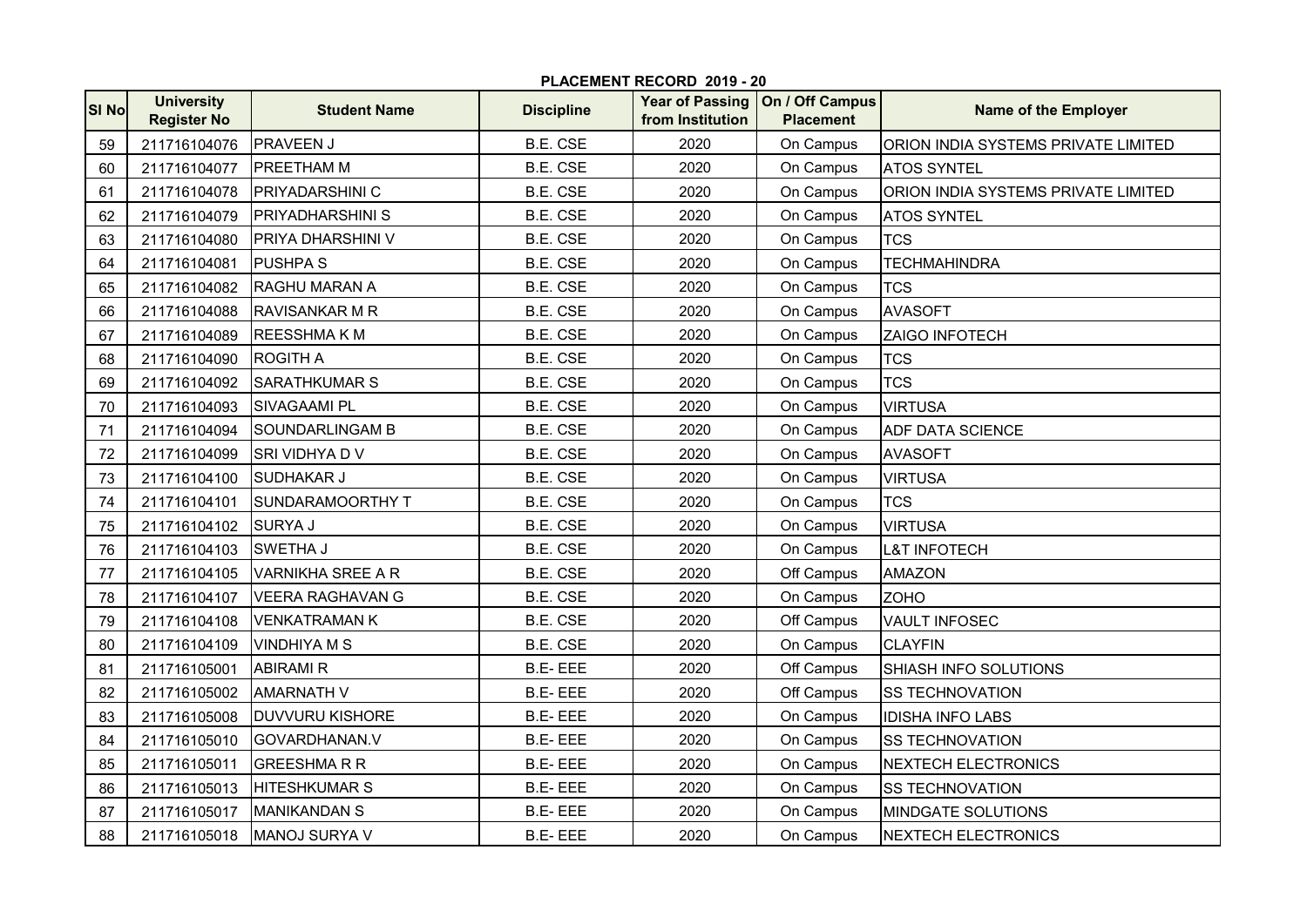| SI No | <b>University</b><br><b>Register No</b> | <b>Student Name</b>         | <b>Discipline</b> | from Institution | Year of Passing   On / Off Campus<br><b>Placement</b> | <b>Name of the Employer</b>      |
|-------|-----------------------------------------|-----------------------------|-------------------|------------------|-------------------------------------------------------|----------------------------------|
| 89    | 211716105022                            | <b>MONISHAK</b>             | <b>B.E-EEE</b>    | 2020             | On Campus                                             | <b>MPHASIS</b>                   |
| 90    | 211716105024                            | <b>NARMADHAT</b>            | <b>B.E-EEE</b>    | 2020             | On Campus                                             | <b>L&amp;T INFOTECH</b>          |
| 91    | 211716105025                            | <b>NIRMALA A</b>            | <b>B.E-EEE</b>    | 2020             | On Campus                                             | <b>TCS NINJA</b>                 |
| 92    | 211716105027                            | NITHIN GOPAL R              | <b>B.E-EEE</b>    | 2020             | Off Campus                                            | <b>SS TECHNOVATION</b>           |
| 93    | 211716105029                            | POOJA P                     | <b>B.E-EEE</b>    | 2020             | On Campus                                             | <b>BHARAT LIGHT &amp; POWER</b>  |
| 94    | 211716105031                            | <b>PRAVEENKUMAR R</b>       | <b>B.E-EEE</b>    | 2020             | On Campus                                             | <b>SS TECHNOVATION</b>           |
| 95    | 211716105032                            | <b>RAHUL KANNA R</b>        | <b>B.E-EEE</b>    | 2020             | On Campus                                             | <b>L&amp;T INFOTECH</b>          |
| 96    | 211716105033                            | <b>RANJANI M</b>            | <b>B.E-EEE</b>    | 2020             | On Campus                                             | <b>FASTLABS</b>                  |
| 97    | 211716105034                            | <b>RANJITH V</b>            | <b>B.E-EEE</b>    | 2020             | On Campus                                             | <b>TCS NINJA/SS TECHNOVATION</b> |
| 98    | 211716105035                            | <b>RANJITH KUMAR S</b>      | <b>B.E-EEE</b>    | 2020             | On Campus                                             | TCS NINJA/SS TECHNOVATION        |
| 99    | 211716105037                            | <b>SANJAY R</b>             | <b>B.E-EEE</b>    | 2020             | On Campus                                             | <b>L&amp;T INFOTECH</b>          |
| 100   | 211716105043                            | <b>SIVANI S</b>             | <b>B.E-EEE</b>    | 2020             | On Campus                                             | SMART TRAINING RESOURCES INDIA   |
| 101   | 211716105044                            | <b>SRI VISHWA M</b>         | <b>B.E-EEE</b>    | 2020             | On Campus                                             | <b>TCS NINJA</b>                 |
| 102   | 211716105047                            | <b>VENKATA SRIKANTH P S</b> | <b>B.E-EEE</b>    | 2020             | On Campus                                             | <b>SS TECHNOVATION</b>           |
| 103   | 211716105048                            | <b>VENKATESH S</b>          | <b>B.E-EEE</b>    | 2020             | On Campus                                             | <b>SS TECHNOVATION</b>           |
| 104   | 211716105049                            | VENKAT RAMAN V              | <b>B.E-EEE</b>    | 2020             | On Campus                                             | <b>L&amp;T INFOTECH</b>          |
| 105   | 211716105050                            | <b>VIGNESH A R</b>          | <b>B.E-EEE</b>    | 2020             | On Campus                                             | <b>TCS NINJA</b>                 |
| 106   | 211716105052                            | <b>VISWANATHAN R</b>        | <b>B.E-EEE</b>    | 2020             | On Campus                                             | <b>SKILL -LYNC</b>               |
| 107   | 211716106007                            | <b>AMIRTHAGANESAN R</b>     | <b>B.E-ECE</b>    | 2020             | On Campus                                             | <b>TCS NINJA</b>                 |
| 108   | 211716106008                            | <b>ARAVIND P R</b>          | <b>B.E-ECE</b>    | 2020             | On Campus                                             | <b>TCS NINJA</b>                 |
| 109   | 211716106010                            | <b>ARJUN RAJ R</b>          | <b>B.E-ECE</b>    | 2020             | On Campus                                             | <b>TCS PEGA</b>                  |
| 110   | 211716106013                            | <b>ARUL MANOHAR E</b>       | <b>B.E-ECE</b>    | 2020             | On Campus                                             | <b>INFOGAIN</b>                  |
| 111   | 211716106014                            | ARUN.C.A                    | <b>B.E-ECE</b>    | 2020             | On Campus                                             | <b>FASTLABS</b>                  |
| 112   | 211716106016                            | <b>ARUNAD</b>               | <b>B.E-ECE</b>    | 2020             | On Campus                                             | <b>ELAIT</b>                     |
| 113   | 211716106019                            | <b>ATCHAYA C</b>            | <b>B.E-ECE</b>    | 2020             | On Campus                                             | TNSLPP-INFOSYS                   |
| 114   | 211716106020                            | <b>AVINASH V</b>            | <b>B.E-ECE</b>    | 2020             | On Campus                                             | <b>TCS PEGA</b>                  |
| 115   | 211716106021                            | <b>BHARATH S</b>            | <b>B.E-ECE</b>    | 2020             | On Campus                                             | <b>FASTLABS</b>                  |
| 116   | 211716106022                            | <b>BHARATHWAJ R</b>         | <b>B.E-ECE</b>    | 2020             | On Campus                                             | <b>TCS NINJA</b>                 |
| 117   | 211716106023                            | <b>BHUVANESH L</b>          | <b>B.E-ECE</b>    | 2020             | On Campus                                             | <b>TCS NINJA</b>                 |
| 118   | 211716106026                            | DARNISS.R                   | <b>B.E-ECE</b>    | 2020             | On Campus                                             | <b>SPIRALUP SOLUTIONS</b>        |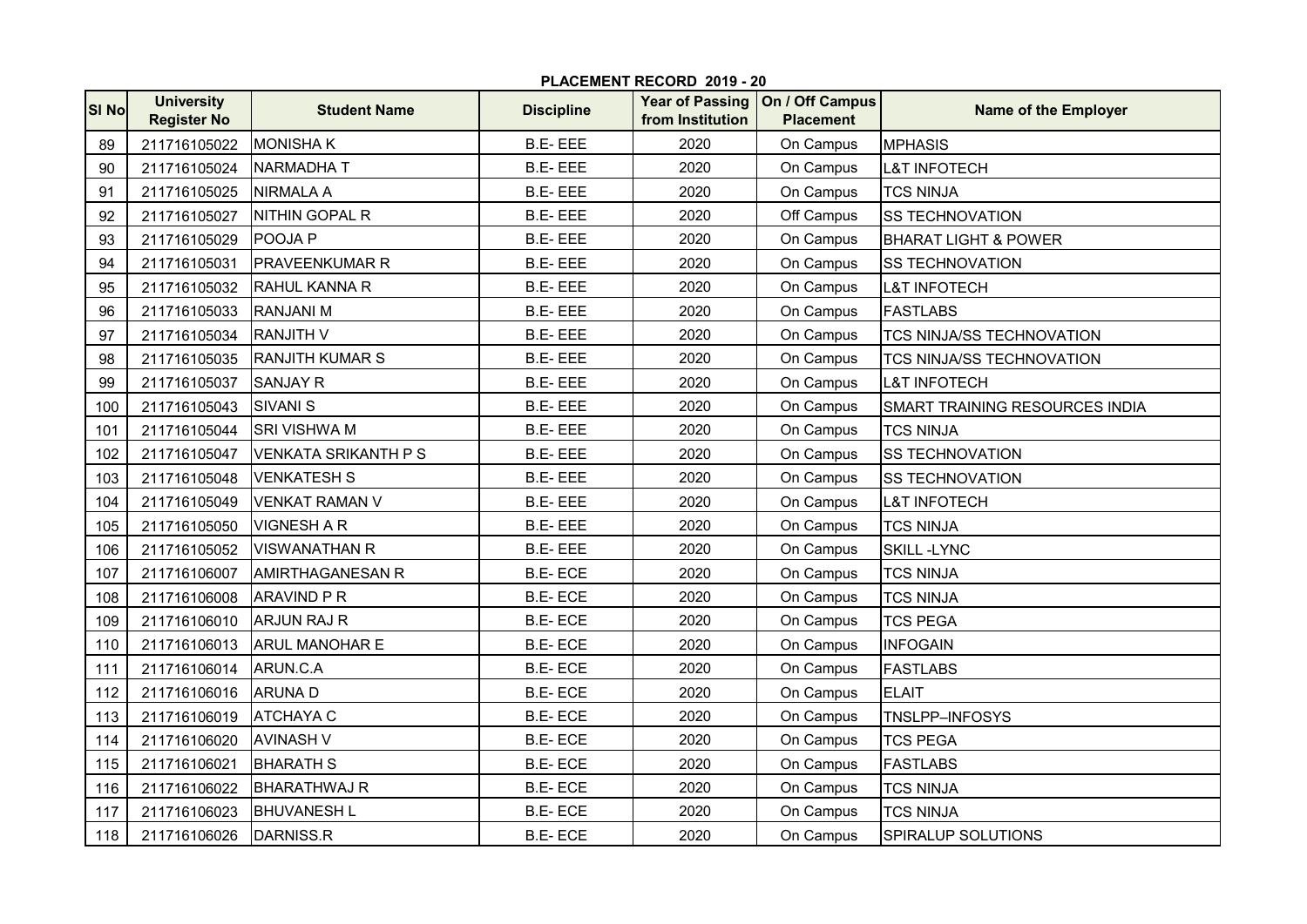|       | PLACEMENT RECORD 2019 - 20              |                              |                   |                  |                                                       |                                 |  |  |
|-------|-----------------------------------------|------------------------------|-------------------|------------------|-------------------------------------------------------|---------------------------------|--|--|
| SI No | <b>University</b><br><b>Register No</b> | <b>Student Name</b>          | <b>Discipline</b> | from Institution | Year of Passing   On / Off Campus<br><b>Placement</b> | Name of the Employer            |  |  |
| 119   | 211716106029                            | <b>P S DEEPAN SUNDAR</b>     | <b>B.E-ECE</b>    | 2020             | On Campus                                             | <b>SUTHERLAND</b>               |  |  |
| 120   | 211716106030                            | S.DEVADARSHINI               | <b>B.E-ECE</b>    | 2020             | On Campus                                             | <b>HEALTHWATCH</b>              |  |  |
| 121   | 211716106032                            | DHIVYA.T                     | <b>B.E-ECE</b>    | 2020             | On Campus                                             | <b>SUTHERLAND</b>               |  |  |
| 122   | 211716106033                            | <b>DINESH.V</b>              | <b>B.E-ECE</b>    | 2020             | On Campus                                             | <b>FASTLABS</b>                 |  |  |
| 123   | 211716106034                            | K.P.FARZANA FATHIMA          | <b>B.E-ECE</b>    | 2020             | On Campus                                             | <b>OX-SOFTWARES</b>             |  |  |
| 124   | 211716106035                            | GAYATHRI.G                   | <b>B.E-ECE</b>    | 2020             | On Campus                                             | <b>KAAR TECHNOLOGIES</b>        |  |  |
| 125   | 211716106036                            | <b>B.GAYATHRI</b>            | <b>B.E-ECE</b>    | 2020             | On Campus                                             | <b>HCL TSS</b>                  |  |  |
| 126   | 211716106037                            | <b>GAYATHRI.N</b>            | <b>B.E-ECE</b>    | 2020             | On Campus                                             | <b>CAPGEMINI PEGA UAP</b>       |  |  |
| 127   | 211716106038                            | <b>GAYATHRI R</b>            | <b>B.E-ECE</b>    | 2020             | On Campus                                             | <b>L &amp; T INFOTECH</b>       |  |  |
| 128   | 211716106039                            | <b>GAYATRI.R</b>             | <b>B.E-ECE</b>    | 2020             | On Campus                                             | <b>HEALTHWATCH</b>              |  |  |
| 129   | 211716106040                            | <b>GOPINATH S</b>            | <b>B.E-ECE</b>    | 2020             | On Campus                                             | <b>VIRTUSA</b>                  |  |  |
| 130   | 211716106041                            | <b>GOVARDHAN C</b>           | <b>B.E-ECE</b>    | 2020             | Off Campus                                            | <b>EFS FACILITIES SERVICES</b>  |  |  |
| 131   | 211716106042                            | GOWSALYA.M                   | <b>B.E-ECE</b>    | 2020             | On Campus                                             | <b>ATOS SYNTEL</b>              |  |  |
| 132   | 211716106043                            | <b>GOWTHAM S</b>             | <b>B.E-ECE</b>    | 2020             | On Campus                                             | <b>L &amp; T INFOTECH</b>       |  |  |
| 133   | 211716106046                            | <b>HAREESH A</b>             | <b>B.E-ECE</b>    | 2020             | On Campus                                             | <b>ILINK SYSTEM</b>             |  |  |
| 134   | 211716106047                            | <b>HARIHARAN T R</b>         | <b>B.E-ECE</b>    | 2020             | On Campus                                             | FORD MOTOR PVT LTD              |  |  |
| 135   | 211716106049                            | <b>HARIKRISHNAN</b>          | <b>B.E-ECE</b>    | 2020             | On Campus                                             | <b>SUTHERLAND</b>               |  |  |
| 136   | 211716106050                            | <b>HARINI D</b>              | <b>B.E-ECE</b>    | 2020             | On Campus                                             | <b>TCS NINJA</b>                |  |  |
| 137   | 211716106052                            | <b>B.HEARTY ANNIS JANANI</b> | <b>B.E-ECE</b>    | 2020             | On Campus                                             | <b>HEALTHWATCH</b>              |  |  |
| 138   | 211716106053                            | <b>HEMALATHAK</b>            | <b>B.E-ECE</b>    | 2020             | On Campus                                             | <b>TCS NINJA</b>                |  |  |
| 139   | 211716106054                            | <b>HEMAMALINI.K</b>          | <b>B.E-ECE</b>    | 2020             | On Campus                                             | <b>EXETER PREMEDIA SERVICES</b> |  |  |
| 140   | 211716106055                            | <b>HEMANTH MR</b>            | <b>B.E-ECE</b>    | 2020             | On Campus                                             | <b>TCS NINJA</b>                |  |  |
| 141   | 211716106057                            | <b>JAGAN G</b>               | <b>B.E-ECE</b>    | 2020             | On Campus                                             | <b>FASTLABS</b>                 |  |  |
| 142   | 211716106059                            | <b>JOTHIKA.Y</b>             | <b>B.E-ECE</b>    | 2020             | On Campus                                             | <b>HEALTHWATCH</b>              |  |  |
| 143   | 211716106060                            | <b>IKAESHAAVE S.I</b>        | <b>B.E-ECE</b>    | 2020             | On Campus                                             | <b>TOPPR TECHNOLOGIES</b>       |  |  |
| 144   | 211716106062                            | KARNA HIMANANDINI            | <b>B.E-ECE</b>    | 2020             | On Campus                                             | <b>TCS NINJA</b>                |  |  |
| 145   | 211716106064                            | <b>KARTHIKEYAN R</b>         | <b>B.E-ECE</b>    | 2020             | On Campus                                             | <b>TCS NINJA</b>                |  |  |
| 146   | 211716106065                            | <b>KAVIYA. R</b>             | <b>B.E-ECE</b>    | 2020             | On Campus                                             | TNSLPP-COGNIZANT                |  |  |
| 147   | 211716106066                            | <b>KEERTHANA R P</b>         | <b>B.E-ECE</b>    | 2020             | On Campus                                             | <b>TCS NINJA</b>                |  |  |
| 148   | 211716106067                            | KEERTHANA V                  | <b>B.E-ECE</b>    | 2020             | On Campus                                             | <b>TCS NINJA</b>                |  |  |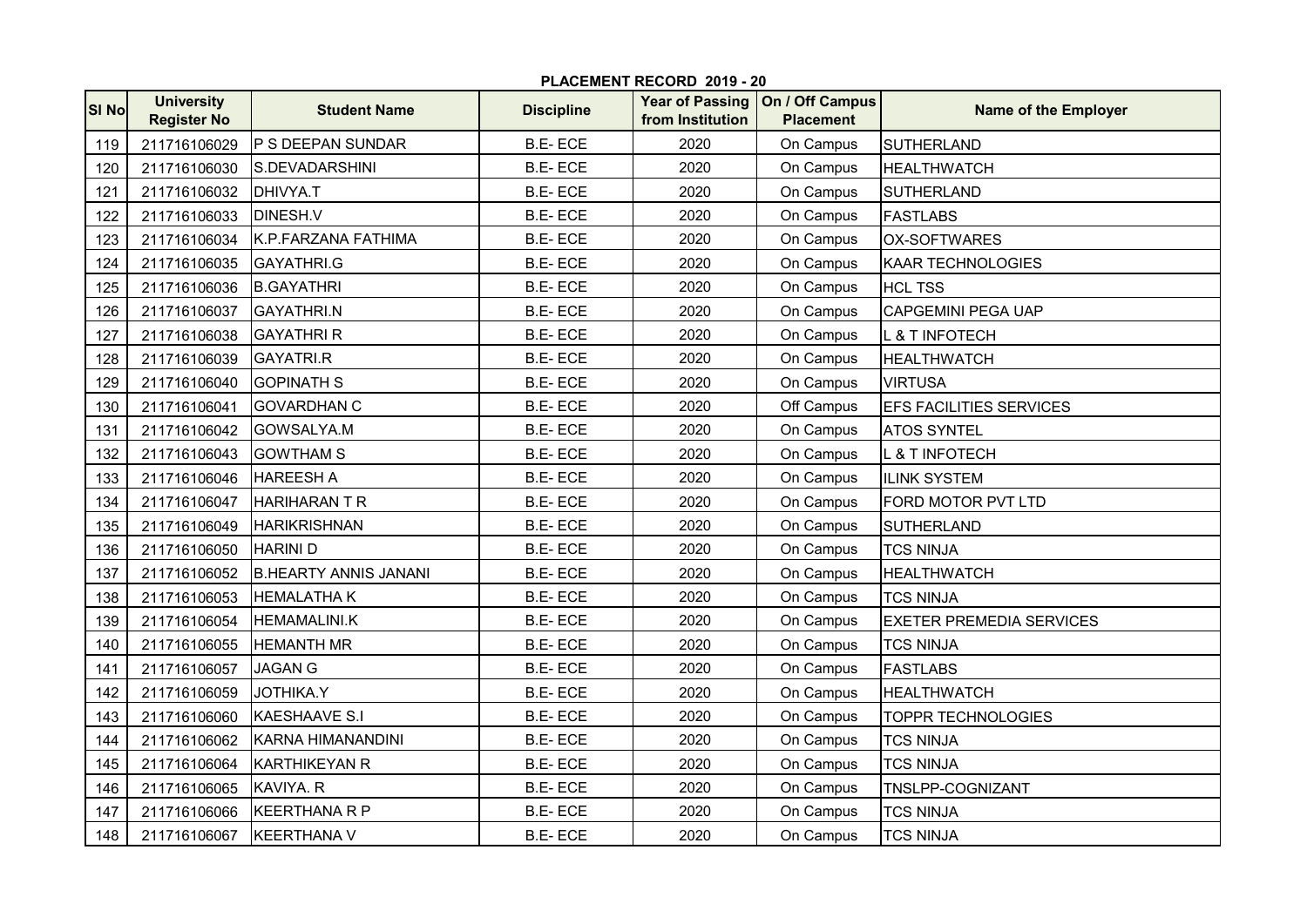|              | PLACEMENT RECORD 2019 - 20              |                          |                   |                  |                                                       |                              |  |  |
|--------------|-----------------------------------------|--------------------------|-------------------|------------------|-------------------------------------------------------|------------------------------|--|--|
| <b>SI No</b> | <b>University</b><br><b>Register No</b> | <b>Student Name</b>      | <b>Discipline</b> | from Institution | Year of Passing   On / Off Campus<br><b>Placement</b> | Name of the Employer         |  |  |
| 149          | 211716106069                            | <b>KOKILA.D</b>          | <b>B.E-ECE</b>    | 2020             | On Campus                                             | <b>HEALTHWATCH</b>           |  |  |
| 150          | 211716106070                            | KOMALA VALLI G           | <b>B.E-ECE</b>    | 2020             | On Campus                                             | <b>ELAIT</b>                 |  |  |
| 151          | 211716106071                            | <b>KRISHNA PRABHA A</b>  | <b>B.E-ECE</b>    | 2020             | On Campus                                             | <b>ARMSOFT TECH PVT LTD.</b> |  |  |
| 152          | 211716106073                            | <b>LAVANYA S</b>         | <b>B.E-ECE</b>    | 2020             | On Campus                                             | <b>TCS NINJA</b>             |  |  |
| 153          | 211716106076                            | <b>IMADHUMITHA S</b>     | <b>B.E-ECE</b>    | 2020             | On Campus                                             | <b>VIRTUSA</b>               |  |  |
| 154          | 211716106077                            | S. MAHESWARI             | <b>B.E-ECE</b>    | 2020             | On Campus                                             | <b>ARMSOFT TECH PVT LTD</b>  |  |  |
| 155          | 211716106078                            | M. MALAVEGA              | <b>B.E-ECE</b>    | 2020             | On Campus                                             | ARMSOFT TECH PVT LTD.        |  |  |
| 156          | 211716106079                            | <b>MANASA M N</b>        | <b>B.E-ECE</b>    | 2020             | On Campus                                             | <b>ACCENTURE</b>             |  |  |
| 157          | 211716106080                            | <b>MANIKANDAN P</b>      | <b>B.E-ECE</b>    | 2020             | On Campus                                             | <b>EXPEDITORS</b>            |  |  |
| 158          | 211716106081                            | IMANIMEKALAI S           | <b>B.E-ECE</b>    | 2020             | On Campus                                             | <b>ELAIT</b>                 |  |  |
| 159          | 211716106082                            | <b>MANISH R G</b>        | <b>B.E-ECE</b>    | 2020             | On Campus                                             | ARMSOFT TECH PVT LTD         |  |  |
| 160          | 211716106083                            | MANORANJANI . A          | <b>B.E-ECE</b>    | 2020             | On Campus                                             | <b>L&amp;T INFOTECH</b>      |  |  |
| 161          | 211716106085                            | MOHAMMEDAZARUDEEN.T      | <b>B.E-ECE</b>    | 2020             | On Campus                                             | <b>DIGIENT TECHNOLOGIES</b>  |  |  |
| 162          | 211716106087                            | <b>MOHANA KRISHNAN S</b> | <b>B.E-ECE</b>    | 2020             | On Campus                                             | <b>SUTHERLAND</b>            |  |  |
| 163          | 211716106089                            | <b>NISHA J</b>           | <b>B.E-ECE</b>    | 2020             | On Campus                                             | <b>TCS NINJA</b>             |  |  |
| 164          | 211716106092                            | NITU JAISWAL.H           | <b>B.E-ECE</b>    | 2020             | On Campus                                             | FLINTO LEARNING SOLUTIONS    |  |  |
| 165          | 211716106093                            | NIVETHITHA J             | <b>B.E-ECE</b>    | 2020             | On Campus                                             | <b>TCS NINJA</b>             |  |  |
| 166          | 211716106095                            | PALAPARTHI PRABHAVITH    | <b>B.E-ECE</b>    | 2020             | On Campus                                             | <b>VURAM</b>                 |  |  |
| 167          | 211716106097                            | R.PAVITHRA               | <b>B.E-ECE</b>    | 2020             | On Campus                                             | <b>HEALTHWATCH</b>           |  |  |
| 168          | 211716106100                            | <b>PRAGYA JHA</b>        | <b>B.E-ECE</b>    | 2020             | On Campus                                             | <b>TCS NINJA</b>             |  |  |
| 169          | 211716106103                            | PREETHA.V                | <b>B.E-ECE</b>    | 2020             | On Campus                                             | <b>AVASOFT</b>               |  |  |
| 170          | 211716106104                            | <b>B.PREMI</b>           | <b>B.E-ECE</b>    | 2020             | On Campus                                             | <b>AVASOFT</b>               |  |  |
| 171          | 211716106105                            | <b>PRIYADHARSHINI D</b>  | <b>B.E-ECE</b>    | 2020             | On Campus                                             | <b>HEALTHWATCH</b>           |  |  |
| 172          | 211716106106                            | <b>PUGAZHENTHI A</b>     | <b>B.E-ECE</b>    | 2020             | On Campus                                             | <b>FASTLABS</b>              |  |  |
| 173          | 211716106108                            | RAGHAVI.T                | <b>B.E-ECE</b>    | 2020             | On Campus                                             | <b>ARMSOFT TECH PVT LTD</b>  |  |  |
| 174          | 211716106109                            | A.RAGHUL                 | <b>B.E-ECE</b>    | 2020             | On Campus                                             | <b>ARMSOFT TECH PVT LTD</b>  |  |  |
| 175          | 211716106110                            | <b>RAGHURAM B</b>        | <b>B.E-ECE</b>    | 2020             | On Campus                                             | <b>MPHASIS</b>               |  |  |
| 176          | 211716106112                            | <b>S RAJATH KRISHNA</b>  | <b>B.E-ECE</b>    | 2020             | On Campus                                             | ARMSOFT TECH PVT LTD.        |  |  |
| 177          | 211716106113                            | <b>RAKESH S</b>          | <b>B.E-ECE</b>    | 2020             | On Campus                                             | <b>SAMSUMG PVT LTD</b>       |  |  |
| 178          | 211716106117                            | <b>S.RAMYA DEVI</b>      | <b>B.E-ECE</b>    | 2020             | On Campus                                             | <b>SKILL -LYNC</b>           |  |  |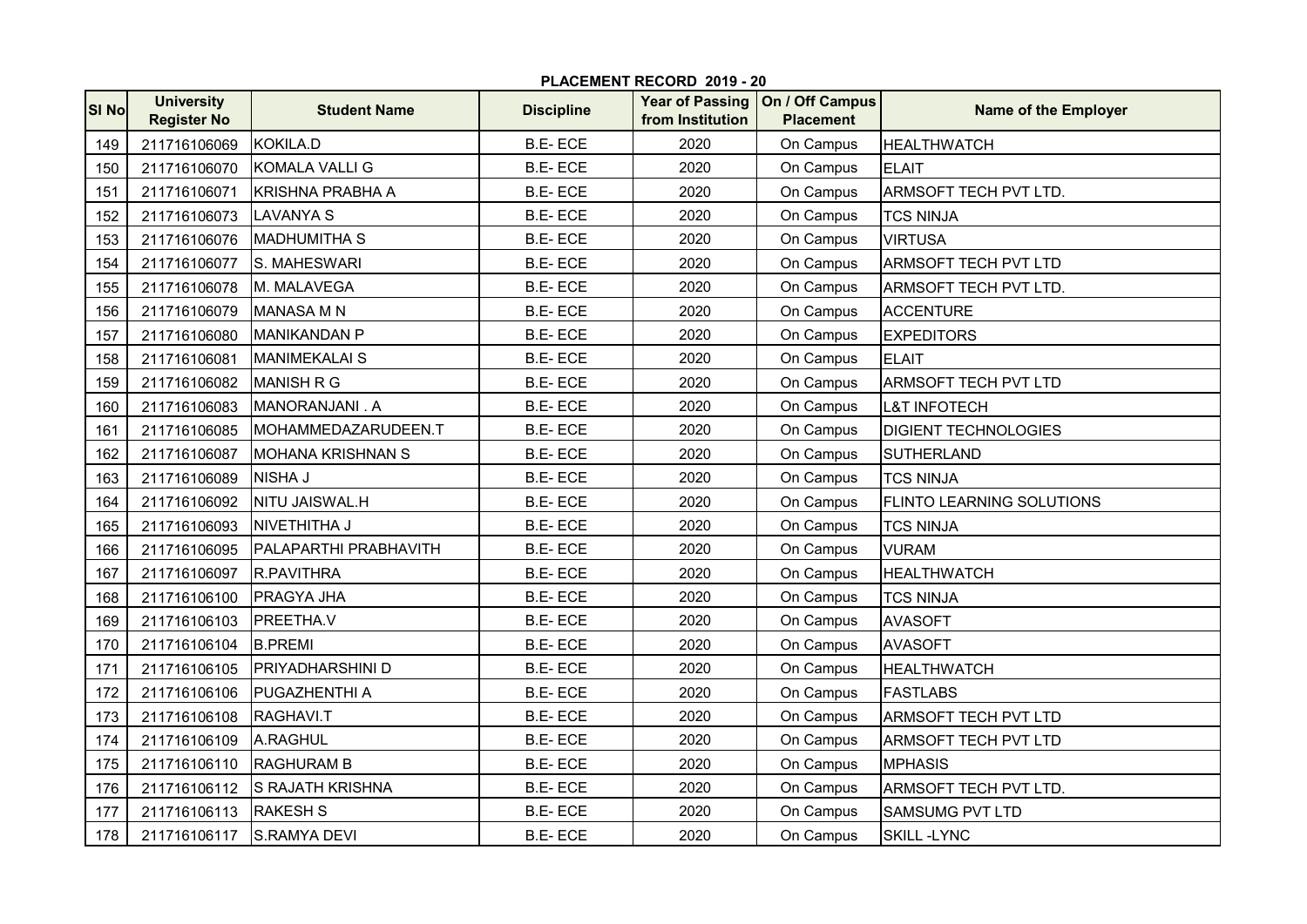| <b>SI No</b> | <b>University</b><br><b>Register No</b> | <b>Student Name</b>     | <b>Discipline</b> | <b>Year of Passing</b><br>from Institution | On / Off Campus<br><b>Placement</b> | <b>Name of the Employer</b> |
|--------------|-----------------------------------------|-------------------------|-------------------|--------------------------------------------|-------------------------------------|-----------------------------|
| 179          | 211716106118                            | <b>RANJITHA D</b>       | <b>B.E-ECE</b>    | 2020                                       | On Campus                           | <b>TCS NINJA</b>            |
| 180          | 211716106119                            | RANJITHA.J              | <b>B.E-ECE</b>    | 2020                                       | On Campus                           | <b>HEALTHWATCH</b>          |
| 181          | 211716106122                            | <b>ROJAK</b>            | <b>B.E-ECE</b>    | 2020                                       | On Campus                           | <b>L&amp;T INFOTECH</b>     |
| 182          | 211716106123                            | ROOPSREE.G              | <b>B.E-ECE</b>    | 2020                                       | On Campus                           | SUTHERLAND                  |
| 183          | 211716106124                            | RUBASRI.A               | <b>B.E-ECE</b>    | 2020                                       | On Campus                           | <b>HEALTHWATCH</b>          |
| 184          | 211716106125                            | SAI MAANASA A V M       | <b>B.E-ECE</b>    | 2020                                       | On Campus                           | <b>TCS NINJA</b>            |
| 185          | 211716106126                            | SANDHRA CU              | <b>B.E-ECE</b>    | 2020                                       | On Campus                           | <b>L&amp;T INFOTECH</b>     |
| 186          | 211716106127                            | P.T.SANGEETH            | <b>B.E-ECE</b>    | 2020                                       | On Campus                           | ARMSOFT TECH PVT LTD.       |
| 187          | 211716106128                            | <b>SANGEETH KUMAR B</b> | <b>B.E-ECE</b>    | 2020                                       | On Campus                           | <b>TCS NINJA</b>            |
| 188          | 211716106130                            | <b>SATHYA POOJA K</b>   | <b>B.E-ECE</b>    | 2020                                       | On Campus                           | <b>TCS NINJA</b>            |
| 189          | 211716106134                            | <b>SHREYA SRINATH</b>   | <b>B.E-ECE</b>    | 2020                                       | On Campus                           | <b>MPHASIS</b>              |
| 190          | 211716106135                            | SONAL.B                 | <b>B.E-ECE</b>    | 2020                                       | On Campus                           | <b>ARMSOFT TECH PVT LTD</b> |
| 191          | 211716106136                            | K.SOUMIA SHANMUGA PRIYA | <b>B.E-ECE</b>    | 2020                                       | On Campus                           | <b>SKILL -LYNC</b>          |
| 192          | 211716106137                            | SOUNDARIYA V            | <b>B.E-ECE</b>    | 2020                                       | On Campus                           | <b>L&amp;T INFOTECH</b>     |
| 193          | 211716106138                            | SOUNDHAR.B              | <b>B.E-ECE</b>    | 2020                                       | On Campus                           | <b>SUTHERLAND</b>           |
| 194          | 211716106140                            | <b>SRIRISHIVS</b>       | <b>B.E-ECE</b>    | 2020                                       | On Campus                           | <b>NEXTECH ELECTRONICS</b>  |
| 195          | 211716106142                            | <b>SUBALAKSHMI. E</b>   | <b>B.E-ECE</b>    | 2020                                       | On Campus                           | <b>NEXTECH ELECTRONICS</b>  |
| 196          | 211716106143                            | <b>SUBASHREE J</b>      | <b>B.E-ECE</b>    | 2020                                       | On Campus                           | <b>TCS NINJA</b>            |
| 197          | 211716106144                            | SUCHITHRA.S             | <b>B.E-ECE</b>    | 2020                                       | On Campus                           | ARMSOFT TECH PVT LTD.       |
| 198          | 211716106146                            | <b>SUMATHY S</b>        | <b>B.E-ECE</b>    | 2020                                       | On Campus                           | <b>TCS NINJA</b>            |
| 199          | 211716106147                            | <b>SURYA PRAKASH R</b>  | <b>B.E-ECE</b>    | 2020                                       | On Campus                           | <b>TCS NINJA</b>            |
| 200          | 211716106148                            | SUVETHA.M               | <b>B.E-ECE</b>    | 2020                                       | On Campus                           | <b>SUTHERLAND</b>           |
| 201          | 211716106150                            | <b>THENMOZHIP</b>       | <b>B.E-ECE</b>    | 2020                                       | On Campus                           | <b>TCS NINJA</b>            |
| 202          | 211716106153                            | <b>VAISHNAVI P B</b>    | <b>B.E-ECE</b>    | 2020                                       | On Campus                           | <b>INFOGAIN</b>             |
| 203          | 211716106155                            | <b>VEEERABATHIRAN P</b> | <b>B.E-ECE</b>    | 2020                                       | On Campus                           | <b>TCS NINJA</b>            |
| 204          | 211716106156                            | <b>VENKATESH S</b>      | <b>B.E-ECE</b>    | 2020                                       | On Campus                           | <b>TOPPR TECHNOLOGIES</b>   |
| 205          | 211716106157                            | <b>VIGNESWARI N V</b>   | <b>B.E-ECE</b>    | 2020                                       | On Campus                           | <b>L&amp;T INFOTECH</b>     |
| 206          | 211716106159                            | <b>R.VINODHINI</b>      | <b>B.E-ECE</b>    | 2020                                       | On Campus                           | <b>SUTHERLAND</b>           |
| 207          | 211716106160                            | YOGARAJ G               | <b>B.E-ECE</b>    | 2020                                       | On Campus                           | <b>DIGIENT TECHNOLOGIES</b> |
| 208          | 211716106161                            | YUKESH KUMAR S J        | <b>B.E-ECE</b>    | 2020                                       | On Campus                           | <b>TCS NINJA</b>            |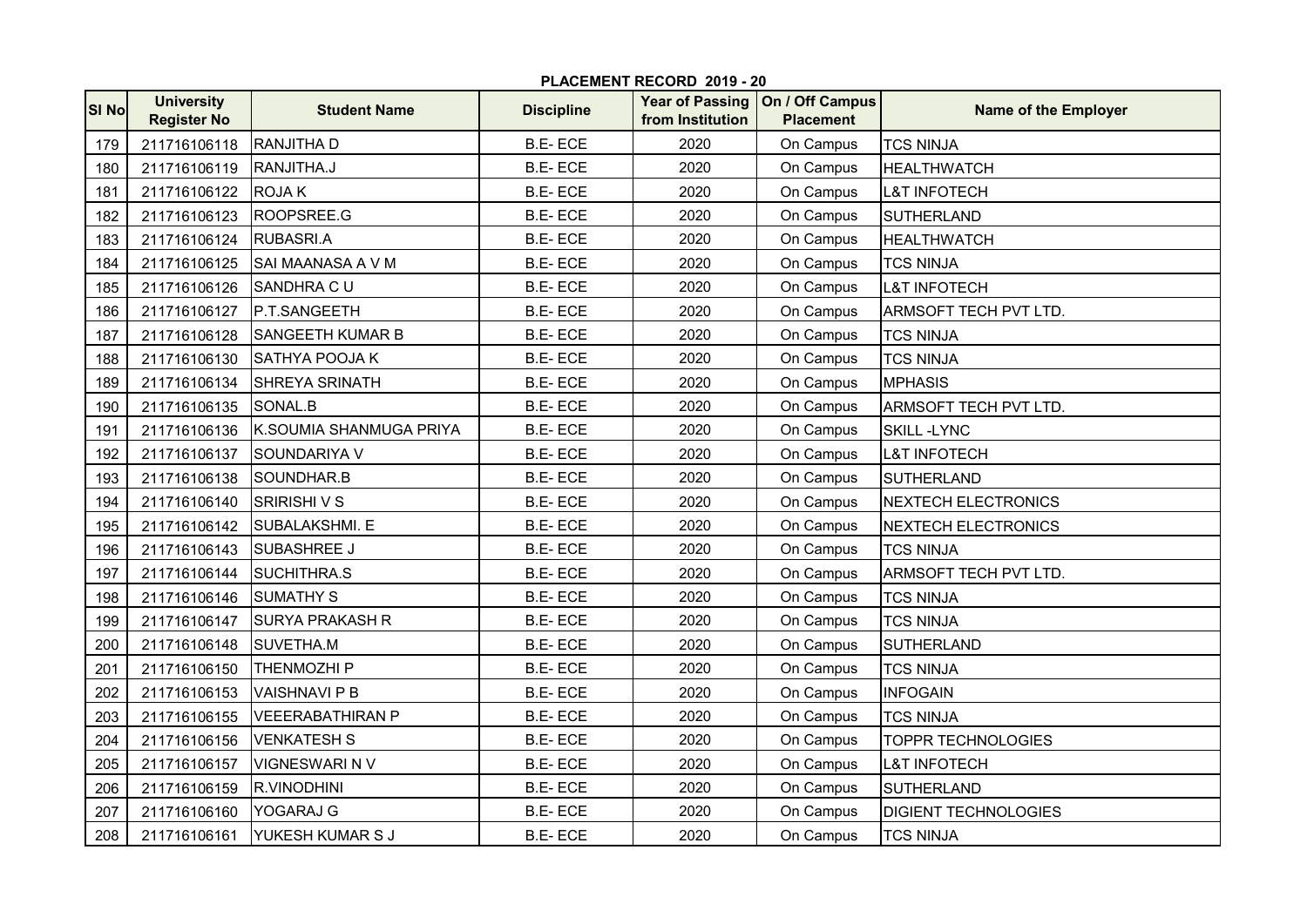|              | PLACEMENT RECORD 2019 - 20              |                          |                       |                                            |                                     |                                 |  |  |
|--------------|-----------------------------------------|--------------------------|-----------------------|--------------------------------------------|-------------------------------------|---------------------------------|--|--|
| <b>SI No</b> | <b>University</b><br><b>Register No</b> | <b>Student Name</b>      | <b>Discipline</b>     | <b>Year of Passing</b><br>from Institution | On / Off Campus<br><b>Placement</b> | <b>Name of the Employer</b>     |  |  |
| 209          | 211716106301                            | <b>JAYASURYA</b>         | <b>B.E-ECE</b>        | 2020                                       | On Campus                           | <b>CSS CORP</b>                 |  |  |
| 210          | 211716114001                            | <b>ABHIJITH C M</b>      | <b>B.E-MECHANICAL</b> | 2020                                       | On Campus                           | TNSLPP-INFOSYS                  |  |  |
| 211          | 211716114004                            | <b>AKASH N</b>           | <b>B.E-MECHANICAL</b> | 2020                                       | On Campus                           | <b>TCS NINJA</b>                |  |  |
| 212          | 211716114005                            | <b>AKASH R M</b>         | <b>B.E-MECHANICAL</b> | 2020                                       | On Campus                           | <b>TCS NINJA</b>                |  |  |
| 213          | 211716114006                            | <b>AKASH S</b>           | <b>B.E-MECHANICAL</b> | 2020                                       | On Campus                           | <b>NVH AUTOPARTS</b>            |  |  |
| 214          | 211716114009                            | AKILAN.J                 | <b>B.E-MECHANICAL</b> | 2020                                       | On Campus                           | <b>NVH AUTOPARTS</b>            |  |  |
| 215          | 211716114012                            | ANANDHAGANESAN.M         | <b>B.E-MECHANICAL</b> | 2020                                       | On Campus                           | <b>NVH AUTOPARTS</b>            |  |  |
| 216          | 211716114015                            | ARAVINDH.J               | <b>B.E-MECHANICAL</b> | 2020                                       | On Campus                           | <b>FASTLABS</b>                 |  |  |
| 217          | 211716114016                            | ARUN.J                   | <b>B.E-MECHANICAL</b> | 2020                                       | On Campus                           | <b>SS TECHNOVATION</b>          |  |  |
| 218          | 211716114019                            | <b>ASHOK B</b>           | <b>B.E-MECHANICAL</b> | 2020                                       | On Campus                           | <b>NVH AUTOPARTS</b>            |  |  |
| 219          | 211716114020                            | ASWIN.T.M                | <b>B.E-MECHANICAL</b> | 2020                                       | On Campus                           | <b>SUTHERLAND</b>               |  |  |
| 220          | 211716114022                            | <b>BAKTHAVATCHALAM V</b> | <b>B.E-MECHANICAL</b> | 2020                                       | On Campus                           | <b>TCS NINJA</b>                |  |  |
| 221          | 211716114024                            | <b>BALAKRISHNAN.S</b>    | <b>B.E-MECHANICAL</b> | 2020                                       | On Campus                           | <b>JBM AUTOSYSTEMS</b>          |  |  |
| 222          | 211716114026                            | <b>BHARATH B</b>         | <b>B.E-MECHANICAL</b> | 2020                                       | On Campus                           | <b>NVH AUTOPARTS</b>            |  |  |
| 223          | 211716114029                            | DAVID J P                | <b>B.E-MECHANICAL</b> | 2020                                       | On Campus                           | <b>FASTLABS</b>                 |  |  |
| 224          | 211716114031                            | <b>DEVARAJAN R</b>       | <b>B.E-MECHANICAL</b> | 2020                                       | On Campus                           | <b>SS TECHNOVATION</b>          |  |  |
| 225          | 211716114033                            | <b>DHARANEEDARAN S</b>   | <b>B.E-MECHANICAL</b> | 2020                                       | On Campus                           | <b>NEFAB INDIA</b>              |  |  |
| 226          | 211716114036                            | <b>DINESH BABU G</b>     | <b>B.E-MECHANICAL</b> | 2020                                       | On Campus                           | <b>SS TECHNOVATION</b>          |  |  |
| 227          | 211716114037                            | <b>DINESH KUMAR K</b>    | <b>B.E-MECHANICAL</b> | 2020                                       | On Campus                           | <b>DELPHITVS</b>                |  |  |
| 228          | 211716114039                            | <b>DINESH KUMAR .S</b>   | <b>B.E-MECHANICAL</b> | 2020                                       | Off Campus                          | <b>HCL TSS</b>                  |  |  |
| 229          | 211716114043                            | <b>GURUPRAKASH.S</b>     | <b>B.E-MECHANICAL</b> | 2020                                       | On Campus                           | <b>JBM AUTOSYSTEMS</b>          |  |  |
| 230          | 211716114045                            | S.GURU YOGESH            | <b>B.E-MECHANICAL</b> | 2020                                       | Off Campus                          | <b>PRECISION EQUIPMENTS</b>     |  |  |
| 231          | 211716114046                            | <b>HARIHARAN J</b>       | <b>B.E-MECHANICAL</b> | 2020                                       | On Campus                           | <b>TCS NINJA</b>                |  |  |
| 232          | 211716114049                            | HARINARAYANAN.V          | <b>B.E-MECHANICAL</b> | 2020                                       | On Campus                           | <b>RANE</b>                     |  |  |
| 233          | 211716114057                            | <b>KARTHICK RAJA. M</b>  | <b>B.E-MECHANICAL</b> | 2020                                       | On Campus                           | <b>NVH AUTOPARTS</b>            |  |  |
| 234          | 211716114060                            | KAUSHIK VIGNESH.K.N      | <b>B.E-MECHANICAL</b> | 2020                                       | On Campus                           | SKILL LYNC TECHNOLOGIES PVT LTD |  |  |
| 235          | 211716114063                            | <b>KISHORE S</b>         | <b>B.E-MECHANICAL</b> | 2020                                       | On Campus                           | OPPO MOBILES                    |  |  |
| 236          | 211716114065                            | LOKESHWARAN.R            | <b>B.E-MECHANICAL</b> | 2020                                       | On Campus                           | <b>TCS NINJA</b>                |  |  |
| 237          | 211716114067                            | MANIKANDAN .P            | <b>B.E-MECHANICAL</b> | 2020                                       | On Campus                           | <b>JBM AUTOSYSTEMS</b>          |  |  |
| 238          | 211716114069                            | <b>MOHAN RAJ R</b>       | <b>B.E-MECHANICAL</b> | 2020                                       | On Campus                           | <b>FASTLABS</b>                 |  |  |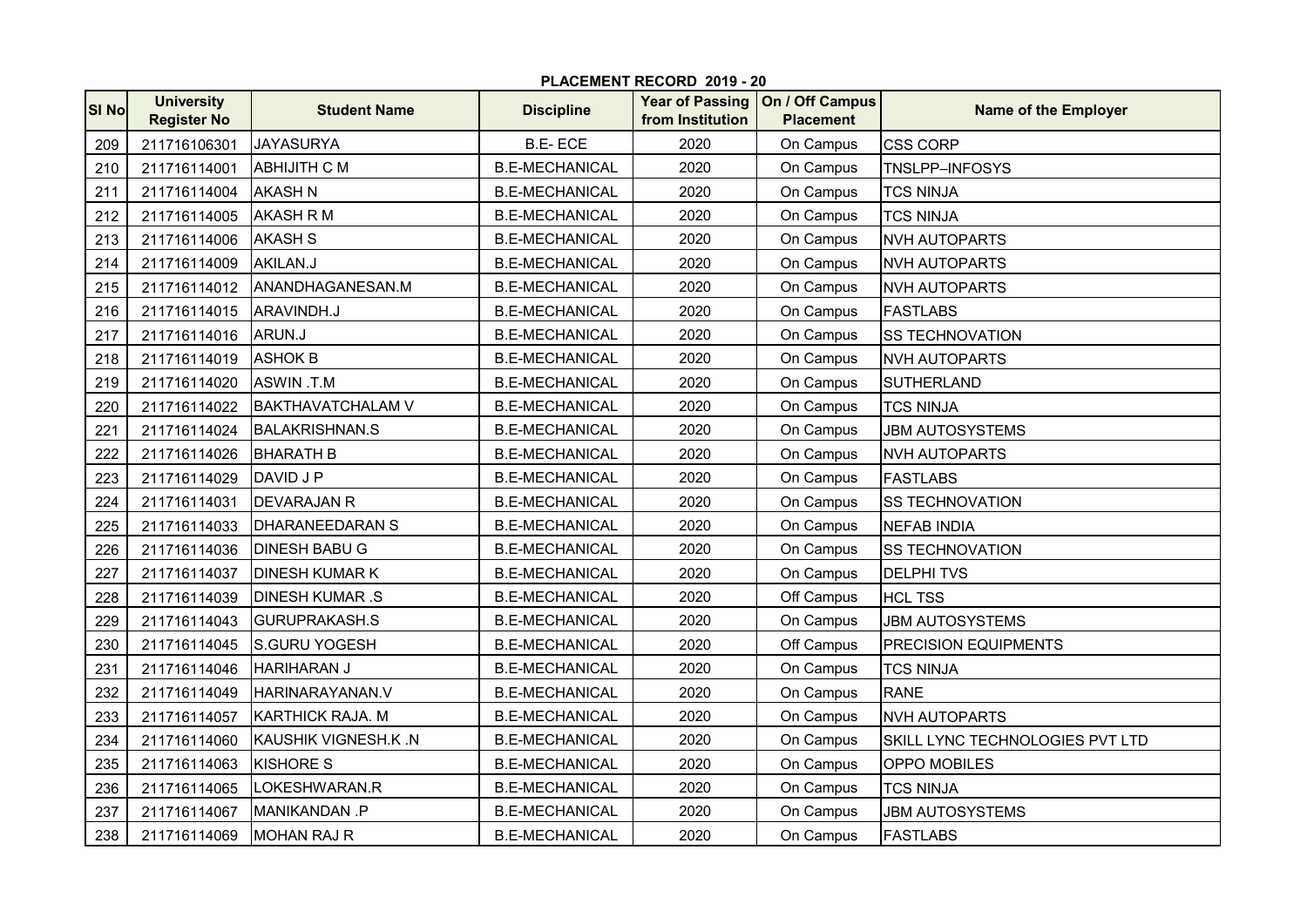| <b>SI No</b> | <b>University</b><br><b>Register No</b> | <b>Student Name</b>       | <b>Discipline</b>     | from Institution | Year of Passing   On / Off Campus<br><b>Placement</b> | Name of the Employer           |
|--------------|-----------------------------------------|---------------------------|-----------------------|------------------|-------------------------------------------------------|--------------------------------|
| 239          | 211716114070                            | <b>MUHAMAD ASHIK K</b>    | <b>B.E-MECHANICAL</b> | 2020             | On Campus                                             | <b>CUBE PPO</b>                |
| 240          | 211716114071                            | <b>MUTHU VEERA A</b>      | <b>B.E-MECHANICAL</b> | 2020             | On Campus                                             | <b>DELPHITVS</b>               |
| 241          | 211716114073                            | NAGA DEEPAK VENKATESH G   | <b>B.E-MECHANICAL</b> | 2020             | On Campus                                             | <b>TOPPR TECHNOLOGIES</b>      |
| 242          | 211716114075                            | <b>NAVAZDEEN S</b>        | <b>B.E-MECHANICAL</b> | 2020             | On Campus                                             | <b>TCS NINJA</b>               |
| 243          | 211716114077                            | <b>NIRMAL KUMAR B</b>     | <b>B.E-MECHANICAL</b> | 2020             | On Campus                                             | <b>JBM AUTOSYSTEMS</b>         |
| 244          | 211716114080                            | PANDIYARAJ M              | <b>B.E-MECHANICAL</b> | 2020             | Off Campus                                            | <b>HAYGOT SERVICES PVT LTD</b> |
| 245          | 211716114082                            | <b>SUNEESH</b>            | <b>B.E-MECHANICAL</b> | 2020             | On Campus                                             | <b>TOPPR TECHNOLOGIES</b>      |
| 246          | 211716114084                            | PRADEEP.D                 | <b>B.E-MECHANICAL</b> | 2020             | Off Campus                                            | <b>TAFE</b>                    |
| 247          | 211716114085                            | <b>PRADEEP.M</b>          | <b>B.E-MECHANICAL</b> | 2020             | On Campus                                             | <b>CSS CORP</b>                |
| 248          | 211716114086                            | <b>PRADEEPT</b>           | <b>B.E-MECHANICAL</b> | 2020             | On Campus                                             | <b>NVH AUTOPARTS</b>           |
| 249          | 211716114087                            | PRAKASH RAJ K             | <b>B.E-MECHANICAL</b> | 2020             | On Campus                                             | <b>NVH AUTOPARTS</b>           |
| 250          | 211716114089                            | <b>PRAVEEN KUMAR .S</b>   | <b>B.E-MECHANICAL</b> | 2020             | On Campus                                             | CAMIXEL TECHNOLOGIES/SITEL     |
| 251          | 211716114091                            | <b>RAHUL K</b>            | <b>B.E-MECHANICAL</b> | 2020             | Off Campus                                            | HAYGOT SERVICES PVT LTD        |
| 252          | 211716114092                            | <b>RAHUL R</b>            | <b>B.E-MECHANICAL</b> | 2020             | On Campus                                             | <b>JBM AUTOSYSTEMS</b>         |
| 253          | 211716114095                            | <b>RANJITH G</b>          | <b>B.E-MECHANICAL</b> | 2020             | On Campus                                             | <b>NVH AUTOPARTS</b>           |
| 254          | 211716114099                            | <b>SACHIN V</b>           | <b>B.E-MECHANICAL</b> | 2020             | On Campus                                             | <b>SS TECHNOVATION</b>         |
| 255          | 211716114100                            | <b>SANDEEP B</b>          | <b>B.E-MECHANICAL</b> | 2020             | On Campus                                             | <b>ARMSOFT TECH PVT LTD</b>    |
| 256          | 211716114103                            | <b>SANTHOSH KUMARAN.R</b> | <b>B.E-MECHANICAL</b> | 2020             | On Campus                                             | <b>SS TECHNOVATION</b>         |
| 257          | 211716114104                            | <b>SARANRAJ S</b>         | <b>B.E-MECHANICAL</b> | 2020             | Off Campus                                            | <b>TAFE</b>                    |
| 258          | 211716114105                            | <b>SARAVANAN B</b>        | <b>B.E-MECHANICAL</b> | 2020             | On Campus                                             | OPPO MOBILES                   |
| 259          | 211716114106                            | <b>SARAVANAN M</b>        | <b>B.E-MECHANICAL</b> | 2020             | On Campus                                             | OPPO MOBILES                   |
| 260          | 211716114107                            | SATHISH.B                 | <b>B.E-MECHANICAL</b> | 2020             | On Campus                                             | <b>FASTLABS</b>                |
| 261          | 211716114109                            | SATHISH. V                | <b>B.E-MECHANICAL</b> | 2020             | On Campus                                             | <b>DELPHITVS</b>               |
| 262          | 211716114110                            | <b>SATHISH KUMAR V</b>    | <b>B.E-MECHANICAL</b> | 2020             | On Campus                                             | <b>FASTLABS</b>                |
| 263          | 211716114111                            | SATHIYA NARAYANAN .G      | <b>B.E-MECHANICAL</b> | 2020             | On Campus                                             | <b>JBM AUTOSYSTEMS</b>         |
| 264          | 211716114113                            | <b>SENTHIL RAJ S</b>      | <b>B.E-MECHANICAL</b> | 2020             | On Campus                                             | <b>FASTLABS</b>                |
| 265          | 211716114115                            | <b>SHRIRAM K</b>          | <b>B.E-MECHANICAL</b> | 2020             | On Campus                                             | <b>TCS NINJA</b>               |
| 266          | 211716114116                            | SHRIRAM.S                 | <b>B.E-MECHANICAL</b> | 2020             | On Campus                                             | <b>ARMSOFT TECH PVT LTD</b>    |
| 267          | 211716114117                            | <b>SRI ABISHEK S</b>      | <b>B.E-MECHANICAL</b> | 2020             | On Campus                                             | TNSLPP-COGNIZANT               |
| 268          | 211716114118                            | <b>SRI BALAJI E</b>       | <b>B.E-MECHANICAL</b> | 2020             | On Campus                                             | <b>TNSLPP-COGNIZANT</b>        |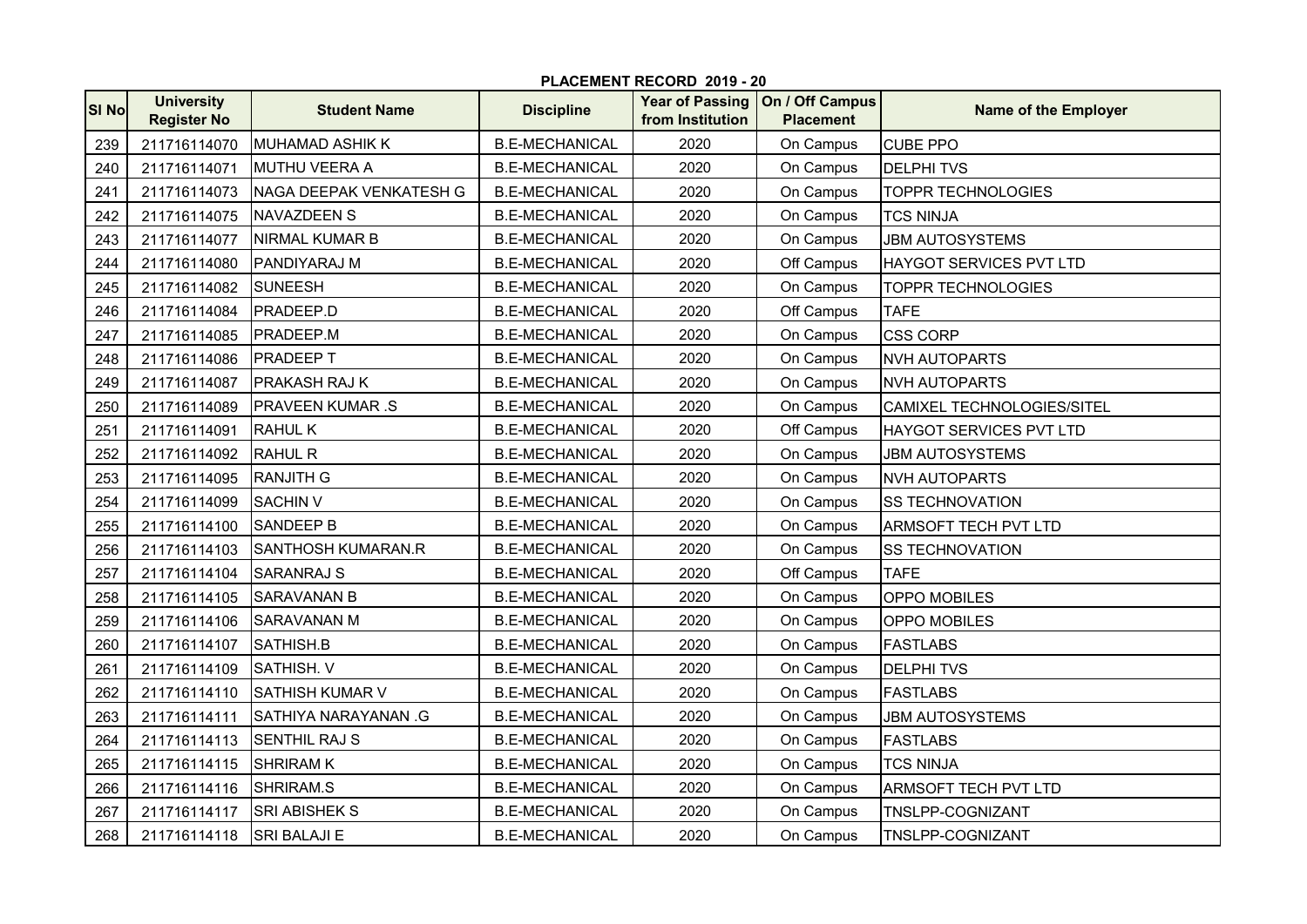|       | PLACEMENT RECORD 2019 - 20              |                         |                       |                                            |                                     |                             |  |  |
|-------|-----------------------------------------|-------------------------|-----------------------|--------------------------------------------|-------------------------------------|-----------------------------|--|--|
| SI No | <b>University</b><br><b>Register No</b> | <b>Student Name</b>     | <b>Discipline</b>     | <b>Year of Passing</b><br>from Institution | On / Off Campus<br><b>Placement</b> | <b>Name of the Employer</b> |  |  |
| 269   | 211716114121                            | <b>SUGUMAR G</b>        | <b>B.E-MECHANICAL</b> | 2020                                       | On Campus                           | <b>DELPHITVS</b>            |  |  |
| 270   | 211716114122                            | <b>SURIYA PRAKASH.A</b> | <b>B.E-MECHANICAL</b> | 2020                                       | On Campus                           | <b>SS TECHNOVATION</b>      |  |  |
| 271   | 211716114123                            | <b>SURYARANGAN B</b>    | <b>B.E-MECHANICAL</b> | 2020                                       | On Campus                           | <b>FASTLABS</b>             |  |  |
| 272   | 211716114126                            | <b>UDHAYA KUMAR M</b>   | <b>B.E-MECHANICAL</b> | 2020                                       | On Campus                           | <b>NVH AUTOPARTS</b>        |  |  |
| 273   | 211716114127                            | <b>VASANTH M</b>        | <b>B.E-MECHANICAL</b> | 2020                                       | On Campus                           | <b>CUBE PPO</b>             |  |  |
| 274   | 211716114128                            | VASANTHAKUMAR M         | <b>B.E-MECHANICAL</b> | 2020                                       | Off Campus                          | KAPIL METALS PVT LTD        |  |  |
| 275   | 211716114133                            | <b>VETRIVEL K</b>       | <b>B.E-MECHANICAL</b> | 2020                                       | On Campus                           | <b>TCS NINJA</b>            |  |  |
| 276   | 211716114134                            | <b>VIGNAPRASAD K</b>    | <b>B.E-MECHANICAL</b> | 2020                                       | On Campus                           | <b>ARMSOFT TECH PVT LTD</b> |  |  |
| 277   | 211716114135                            | <b>VIGNESH D</b>        | <b>B.E-MECHANICAL</b> | 2020                                       | Off Campus                          | HAYGOT SERVICES PVT LTD     |  |  |
| 278   | 211716114136                            | <b>VIGNESH S</b>        | <b>B.E-MECHANICAL</b> | 2020                                       | On Campus                           | <b>TCS NINJA</b>            |  |  |
| 279   | 211716114137                            | VIJAY.N                 | <b>B.E-MECHANICAL</b> | 2020                                       | On Campus                           | <b>NVH AUTOPARTS</b>        |  |  |
| 280   | 211716114138                            | VIJAYARAJ.T             | <b>B.E-MECHANICAL</b> | 2020                                       | On Campus                           | <b>TCS NINJA</b>            |  |  |
| 281   | 211716114139                            | <b>VINOD PRASAD</b>     | <b>B.E-MECHANICAL</b> | 2020                                       | On Campus                           | <b>TCS NINJA</b>            |  |  |
| 282   | 211716114141                            | <b>VISWANATH K</b>      | <b>B.E-MECHANICAL</b> | 2020                                       | On Campus                           | <b>JBM AUTOSYSTEMS</b>      |  |  |
| 283   | 211716114143                            | YOGESHRAJ T             | <b>B.E-MECHANICAL</b> | 2020                                       | On Campus                           | <b>JBM AUTOSYSTEMS</b>      |  |  |
| 284   | 211716114144                            | <b>ZAHEER UR RAHMAN</b> | <b>B.E-MECHANICAL</b> | 2020                                       | On Campus                           | <b>TCS NINJA</b>            |  |  |
| 285   | 211716114307                            | <b>SINGARVEL M</b>      | <b>B.E-MECHANICAL</b> | 2020                                       | On Campus                           | <b>ARMSOFT TECH PVT LTD</b> |  |  |
| 286   | 211716205002                            | <b>AISHWARYA S</b>      | B.Tech-IT             | 2020                                       | On Campus                           | <b>ARM SOFT TECH</b>        |  |  |
| 287   | 211716205003                            | <b>AJAY M</b>           | B.Tech-IT             | 2020                                       | On Campus                           | <b>ATOS SYNTEL</b>          |  |  |
| 288   | 211716205004                            | <b>AKASH SURESH</b>     | B.Tech-IT             | 2020                                       | On Campus                           | OPPO MOBILES                |  |  |
| 289   | 211716205006                            | <b>ALAI A I</b>         | B.Tech-IT             | 2020                                       | On Campus                           | <b>ZOHO</b>                 |  |  |
| 290   | 211716205007                            | <b>ANANTHA RAMAN P</b>  | B.Tech-IT             | 2020                                       | On Campus                           | <b>OPPO MOBILES</b>         |  |  |
| 291   | 211716205009                            | <b>ARJUN R</b>          | B.Tech-IT             | 2020                                       | On Campus                           | LTI                         |  |  |
| 292   | 211716205010                            | <b>ARUNKUMAR M</b>      | <b>B.Tech-IT</b>      | 2020                                       | On Campus                           | <b>ADF DATA SCIENCE</b>     |  |  |
| 293   | 211716205011                            | <b>ASHWIN THILAKK R</b> | B.Tech-IT             | 2020                                       | On Campus                           | <b>INFOGAIN</b>             |  |  |
| 294   | 211716205012                            | <b>BALAJI C</b>         | B.Tech-IT             | 2020                                       | On Campus                           | <b>SUTHERLAND</b>           |  |  |
| 295   | 211716205013                            | <b>BHAVANID</b>         | B.Tech-IT             | 2020                                       | On Campus                           | ARM SOFT TECH               |  |  |
| 296   | 211716205014                            | <b>DEVA GANESH B</b>    | B.Tech-IT             | 2020                                       | On Campus                           | <b>TCS</b>                  |  |  |
| 297   | 211716205015                            | <b>DILIPAN M</b>        | B.Tech-IT             | 2020                                       | On Campus                           | <b>TCS</b>                  |  |  |
| 298   | 211716205016                            | <b>DINESHKUMAR M</b>    | B.Tech-IT             | 2020                                       | On Campus                           | <b>MCS TECH</b>             |  |  |